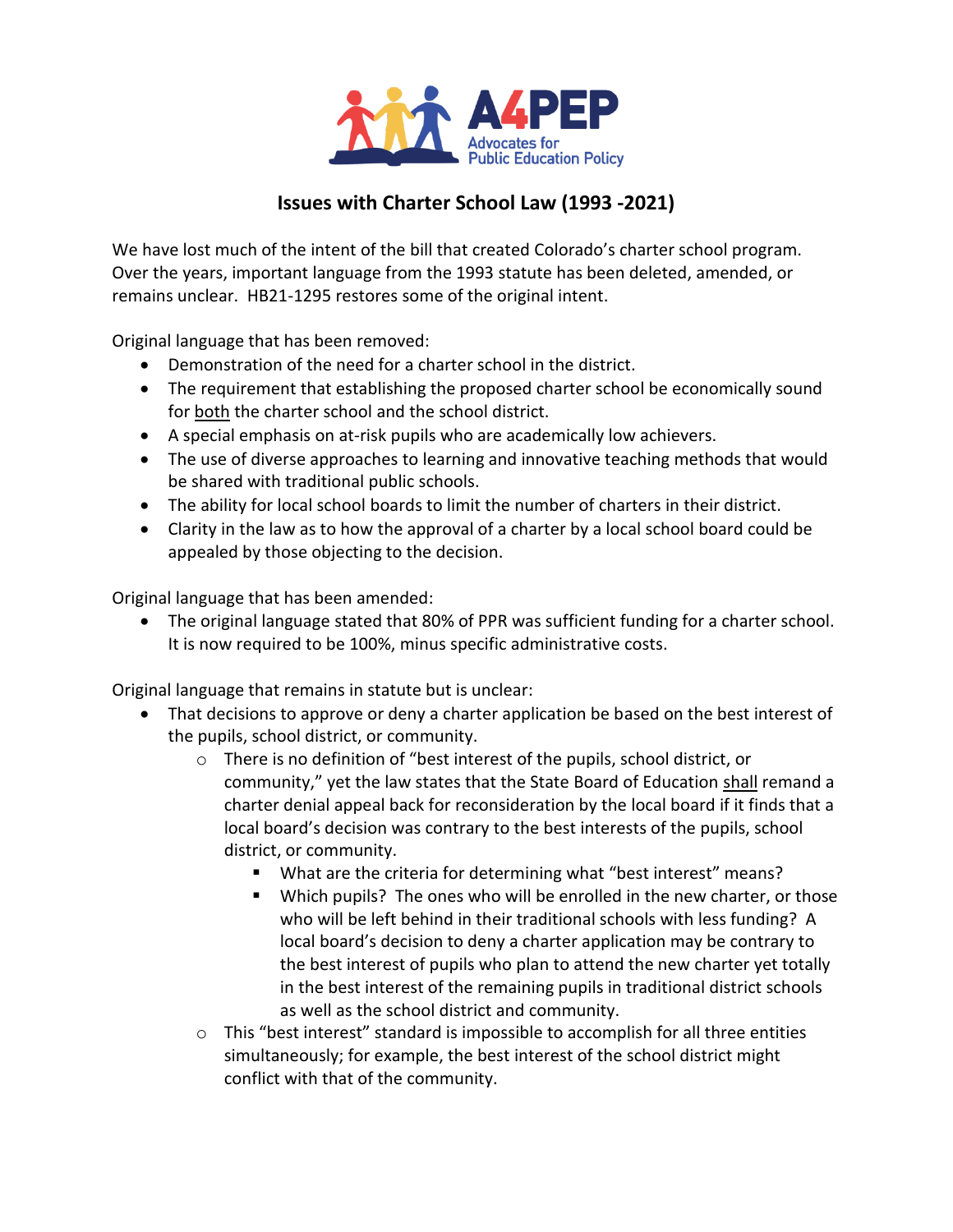### **[The text in RED is language that was in the original charter school bill (SB93-183) but has since been deleted**.]

#### 22-30.5-106 – Charter application - content

(1) **(d)** – A statement of the need for a charter school in a school district or in a geographic area within a school district.

**(g)** Evidence that the plan for the proposed charter school is economically sound for both the charter and the school district, including a proposed budget for a term of at least five years. The charter application shall also describe the method for obtaining an independent annual audit of the proposed charter school's financial and administrative operations of the charter school, including services provided by the school district and a plan for the displacement of pupils, teachers, and other employees who will not attend or be employed in the charter, statements consistent with generally accepted auditing standards and circular A-133 of the United States office of management and budget, as originally published in the federal register of June 30, 1997, and as subsequently amended. **(i)** An explanation of the relationship that will exist between the proposed charter school and its employees including evidence that the terms and conditions of employment have been addressed in the proposed charter school's employment policies or a plan for the timely development of employment policies.

#### 22-30.5-108 - Appeal – standard of review procedures

(4) *[Note: This pertains to when a local board's decision to grant a charter is appealed by someone challenging the board's decision to create the charter school.]* The state board shall review the local board decision to grant a charter to determine whether such decision was arbitrary and capricious or whether the establishment or operation of the proposed charter school would (A) violate any federal or state laws concerning civil rights, (B) violate any court order, (C) threaten the health and safety of pupils in the school district, (D) violate the provisions prescribing the permissible number of charter schools, or (E) be

inconsistent with the equitable distribution of charter schools among school districts. (II) – if such a determination is made, the state board shall remand such decisions to the local board with instructions to deny the charter application. The decision of the state board shall be final and not subject to appeal.

**22-30.5-109**. Charter schools - reporting - publicizing - limits on enrollment - moratorium prohibited [*Note the changed intent from original bill in this section.*]

- 22-30.5-109 Charter schools restrictions establishment -number
- (1) A local board of education may reasonably limit the number of charter schools in the school district.
- (2) (a) No more than fifty charters shall be granted prior to July 1, 1997, and at least thirteen of said fifty charters shall be reserved for charter school applications which are designed to increase the educational opportunities of at-risk pupils

(b) Local boards of education which grant charter school applications shall report such action to the state board and shall specify whether or not such school is designed to increase the educational opportunities of at-risk pupils. The state board shall promptly notify the board of education of each school district when the limits specified in this section have been reached.